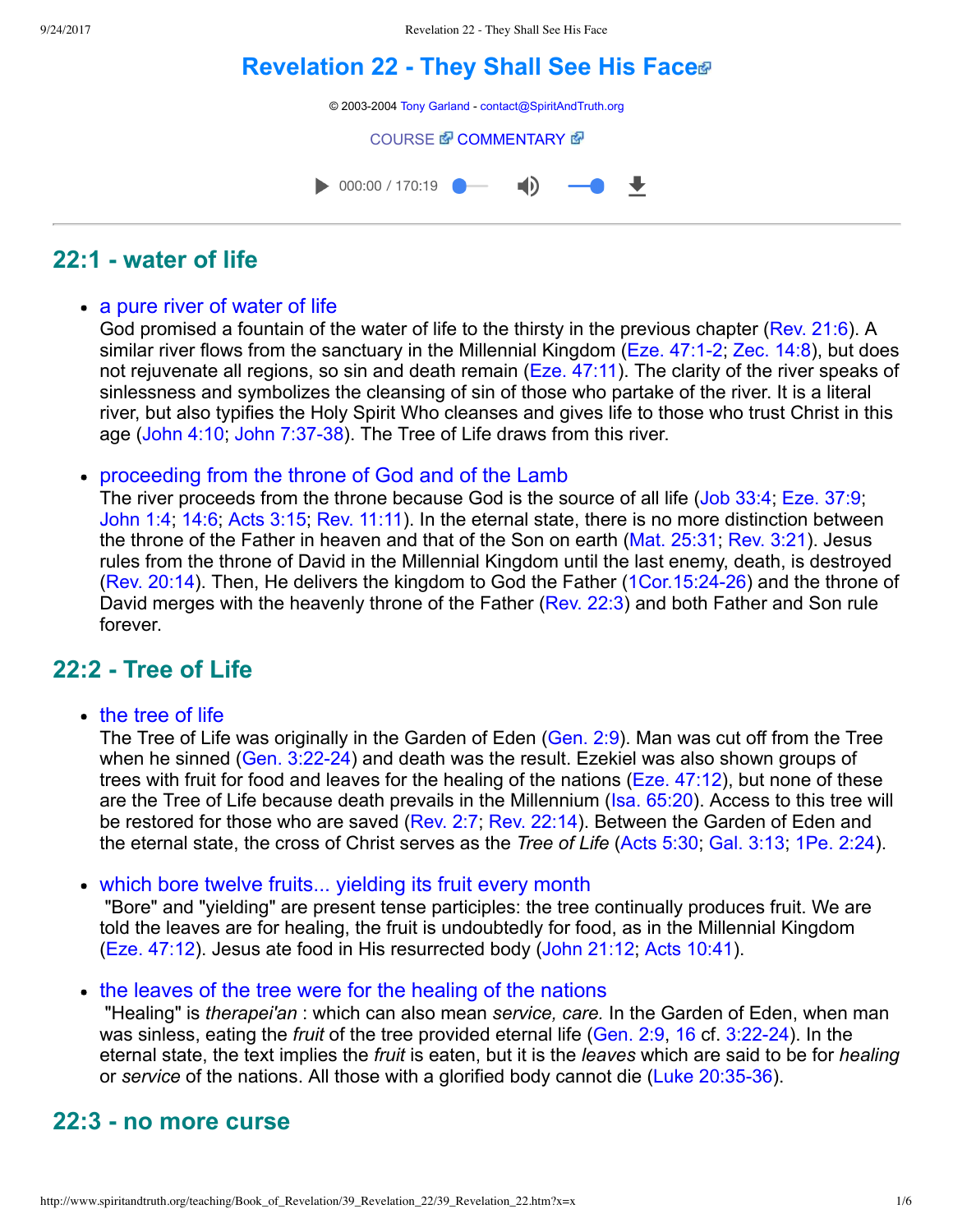#### • there shall be no more curse

The Greek says: *and every accursed thing not it will be still.* During the Millennial Kingdom, aspects of the curse remained. Sin and death continued and the serpent still ate dust [\(Isa. 65:20](http://www.spiritandtruth.org/bibles/nasb/b23c065.htm#Isa._C65V20), [25\)](http://www.spiritandtruth.org/bibles/nasb/b23c065.htm#Isa._C65V25). Now, every last curse is removed, including the curses from God at the Fall of mankind into sin (Gen. 3:15-19). Even the creation itself is delivered from the bondage of corruption (Rom. 8:19).

#### • the throne of God and the Lamb shall be in it

[During the Millennial Kingdom, the earthly Jerusalem was called "THE LORD IS THERE" \(Eze.](http://www.spiritandtruth.org/bibles/nasb/b26c048.htm#Eze._C48V35) 48:35). This is the ultimate fulfillment of the proclamation of the previous chapter: *Behold, the tabernacle of God is with men, and He will dwell with them* [\(Rev. 21:3\)](http://www.spiritandtruth.org/bibles/nasb/b66c021.htm#Rev._C21V3).

#### • His servants shall serve Him

 "[They] shall serve" is *latreu'sousin* : *carrying out religious duties in a spirit of worship.* The service will not be a burden, but will be *worship* and a great blessing for the servants. Adam was assigned the task of tending and keeping the garden *prior to the entrance of sin* [\(Gen. 2:15](http://www.spiritandtruth.org/bibles/nasb/b01c002.htm#Gen._C2V15)). Work is not a result of the curse, but part of God's perfect design for man. These serve in the role of a bond-servant: one who willingly forgoes freedom in order to remain in the household and serve the master  $(Ex. 21:3-6)$ .

### **22:4 His face**

• They shall see His face

God has never been seen *fully* by men in the flesh ([1Jn. 4:12\)](http://www.spiritandtruth.org/bibles/nasb/b62c004.htm#1Jn._C4V12). Even Moses only was given a passing glimpse of God's glory  $(Ex. 33:20-23)$ . Seeing God fully, face-to-face, has been the ongoing desire of the godly (Job 19:25-27; [Ps. 17:15](http://www.spiritandtruth.org/bibles/nasb/b19c017.htm#Ps._C17V15); [Mat. 5:8](http://www.spiritandtruth.org/bibles/nasb/b40c005.htm#Mat._C5V8); [John 17:24\)](http://www.spiritandtruth.org/bibles/nasb/b43c017.htm#John_C17V24). Eventually, the saints will see Him *face-to-face, as He is* ([1Cor. 13:12](http://www.spiritandtruth.org/bibles/nasb/b46c013.htm#1Cor._C13V12), 1Jn. 3:2-3).

### **22:5 no night there**

• the Lord God gives them light

 "Gives them light" is *photi'sei ep autou's* : *He is shining upon them.* They bask in the Shekinah glory of God's presence. There is no need of the sun or moon [\(Rev. 21:23](http://www.spiritandtruth.org/bibles/nasb/b66c021.htm#Rev._C21V23)).

### **22:6 to show His servants**

to show His servants the things which must shortly take place

The same Greek phrase occurs in the introductory verse of this book. The expectation of His imminent coming is found throughout the book. The pattern for the fulfillment of the events predicted in this book is found by examining how prophecy was fulfilled in the past: *in literal detail.* Approximate fulfillment is incompatible with His character (Isa. 46:9-11).

### **22:7 keep the words**

• I am coming quickly!

"I am coming" is *e'rchomai*, present tense: *I am presently coming*. His arrival is imminent--He is already underway!

Blessed *is* he who keeps the words of the prophecy of this book

 "He who keeps" is *ho tero'n*, present tense participle: *the one continually watching over and guarding.* This is one of seven blessings in the book of Revelation and is like the first one given to those who *read, hear,* and *keep* the words of this prophecy ([Rev. 1:3](http://www.spiritandtruth.org/bibles/nasb/b66c001.htm#Rev._C1V3)). Revelation is not a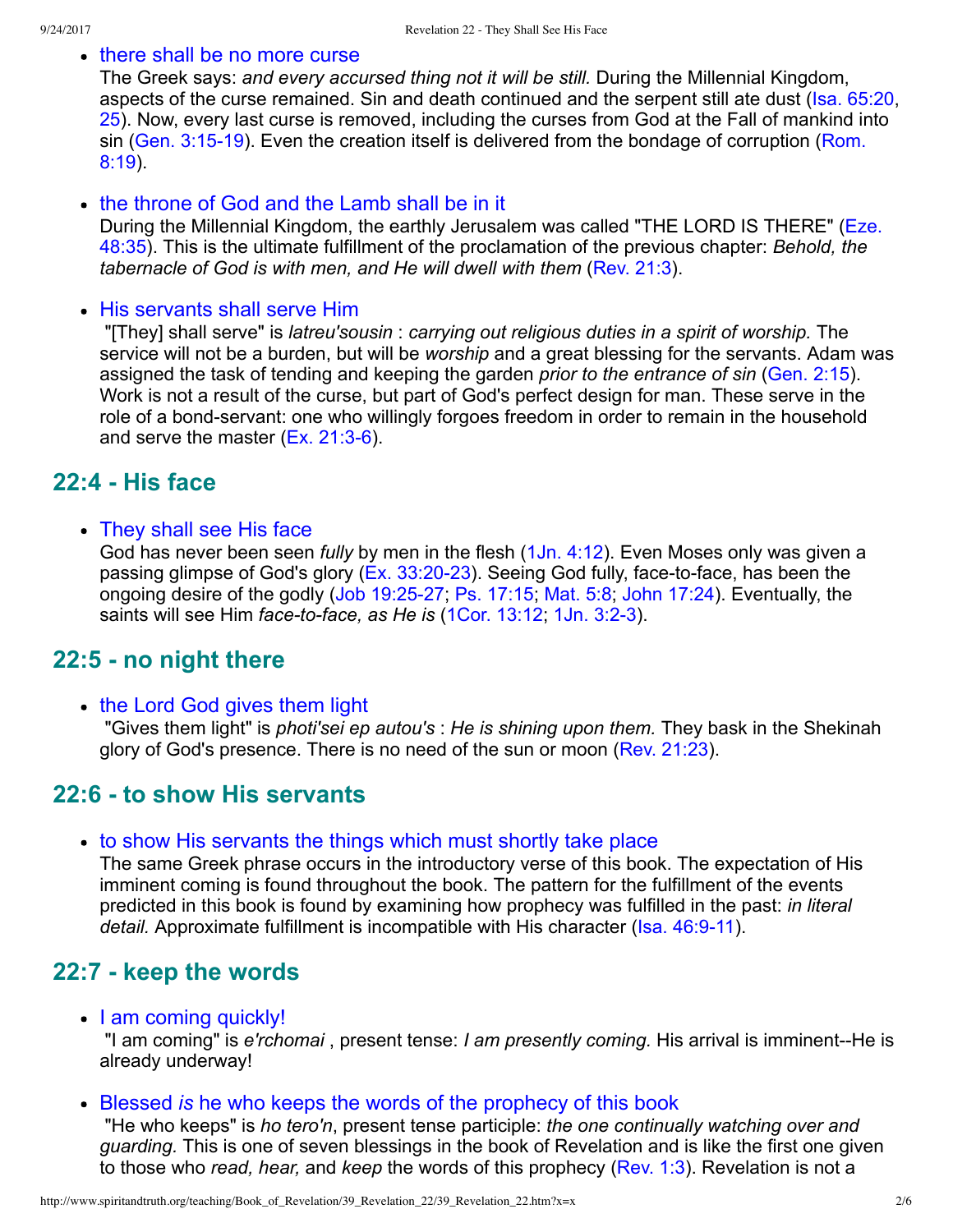devotional book about the general triumph of good over evil. Nor is it an allegory teaching general spiritual principles. It contains *prophecy* -- predictive events concerning real history. *History* is HIS story. God's truth is conveyed by *words* in His *written* revelation which He has elevated even over His own name [\(Ps. 138:2](http://www.spiritandtruth.org/bibles/nasb/b19c138.htm#Ps._C138V2)) !

# **22:89 fell to worship**

I fell down to worship before the feet of the angel

This is the second time that John has been overcome by the magnitude of the scene and great revelation provided by the Angel ([Rev. 19:10](http://www.spiritandtruth.org/bibles/nasb/b66c019.htm#Rev._C19V10)). See our discussion of [Revelation 19:10](http://www.spiritandtruth.org/teaching/Book_of_Revelation/35_Revelation_19/index.htm).

# **22:10 do not seal**

Do not seal the words of the prophecy of this book

Daniel was told to *seal* his revelation until the time of the end ([Dan. 8:26;](http://www.spiritandtruth.org/bibles/nasb/b27c008.htm#Dan._C8V26) [12:4\)](http://www.spiritandtruth.org/bibles/nasb/b27c012.htm#Dan._C12V4). The events were far away and not imminent. Not so with John's revelation--what is written is useful *now* to the church! Since the book is not sealed, it is obviously *intended to be understood.*

#### • for the time is at hand

 "At hand" is *engy's e'stin* : *near it is.* The reason why the prophecy is not to be sealed is because the time is near for its fulfillment. A natural reading of the New Testament yields the truth that to the early church Jesus' coming was imminent: that is, it could happen at any time. This serves as a powerful motivator for godly living and evangelization. See our discussion of [Revelation 1:3.](http://www.spiritandtruth.org/teaching/Book_of_Revelation/11_Revelation_1_3-4/index.htm)

### **22:11 let him be**

• He who is unjust, let him be unjust

After one of Daniel's visions, he was told that both evil and good would continue, that the wicked would not understand the things of God (Dan. 12:9-10). Even now, with much more revelation and evidence than was available in Daniel's day, the wicked continue to reject God. It is not a matter of ignorance, but *willful choice.* Our job is like that of Ezekiel: we speak the message of God which some will hear and some will not [\(Eze. 3:27](http://www.spiritandtruth.org/bibles/nasb/b26c003.htm#Eze._C3V27)). We don't own the results--God does!

• he who is righteous, let him be righteous still

 "Let him be righteous" is *righteousness let him do.* Those who are truly saved will have lives which are characterized by righteous works. Our faith is demonstrated by the works which proceed from our salvation  $(Jas. 2:18-24)$ .

# **22:12 My reward**

My reward is with me to give every one according to his work

 "Reward" is *mistho's* which denotes either reward or punishment, as the case may be. The emphasis is on individual reward or punishment: *each one.* The servants of God are judged for rewards, but not for salvation (Isa. 40:10-11, [62:11;](http://www.spiritandtruth.org/bibles/nasb/b23c062.htm#Isa._C62V11) Luke 14:12-14; 1Cor. 3:13-15; [2Cor. 5:10;](http://www.spiritandtruth.org/bibles/nasb/b47c005.htm#2Cor._C5V10) Col. 3:22-25; [1Jn. 2:28\)](http://www.spiritandtruth.org/bibles/nasb/b62c002.htm#1Jn._C2V28). The God-rejectors are judged for degree of punishment in the Lake of Fire [\(1Pe. 4:18;](http://www.spiritandtruth.org/bibles/nasb/b60c004.htm#1Pe._C4V18) Rev. 2:23, 20:11-15).

### **22:13 alpha and omega**

I am the Alpha and the Omega, *the* Beginning and *the* End The first and last letters of the Greek alphabet. This is a unique title of God used by both the Son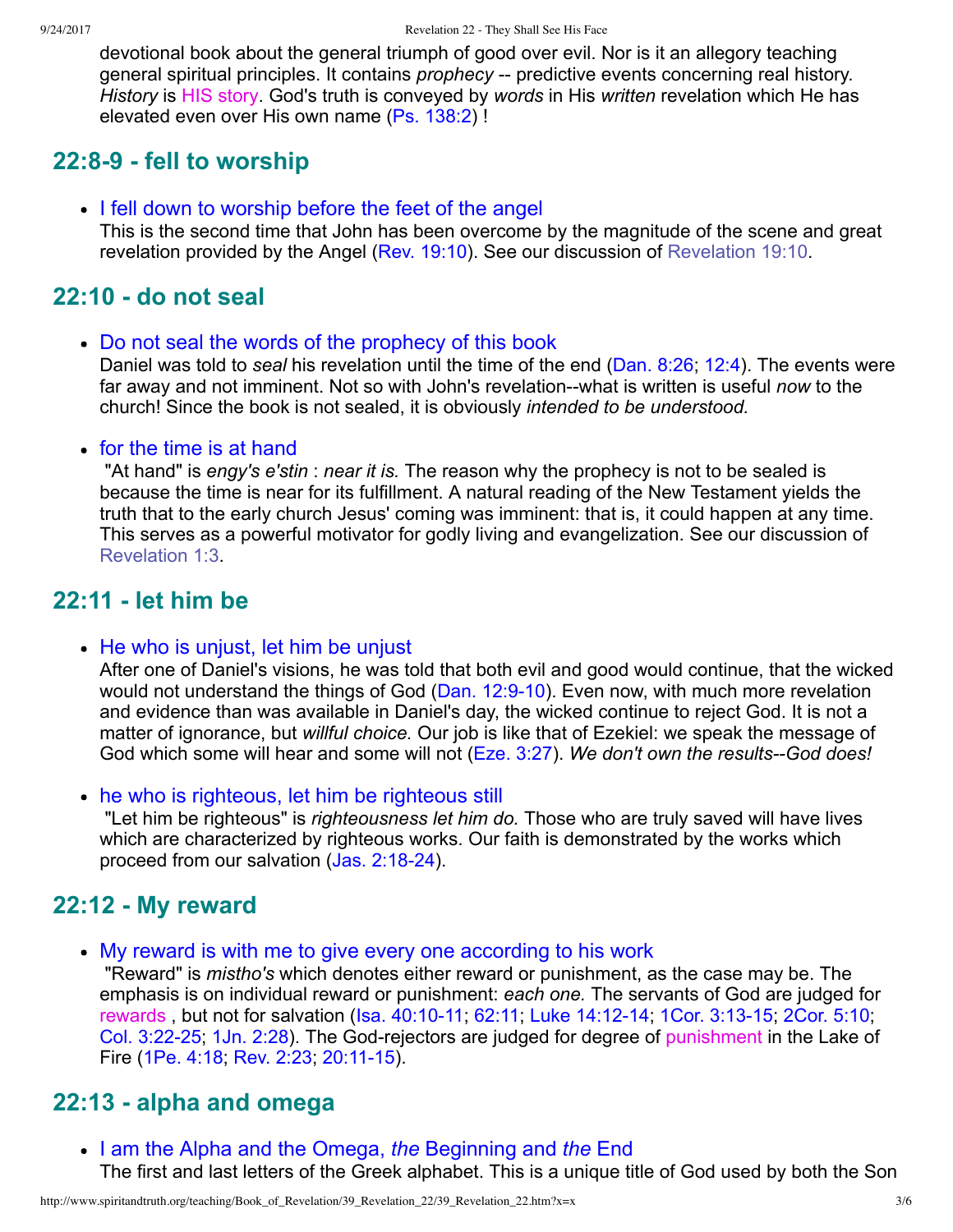[\(Rev. 1:8\)](http://www.spiritandtruth.org/bibles/nasb/b66c001.htm#Rev._C1V8) and the Father [\(Rev. 21:6](http://www.spiritandtruth.org/bibles/nasb/b66c021.htm#Rev._C21V6)).

• the First and the Last

In the Old Testament, this title is uniquely God's [\(Isa. 41:4](http://www.spiritandtruth.org/bibles/nasb/b23c041.htm#Isa._C41V4); [43:10;](http://www.spiritandtruth.org/bibles/nasb/b23c043.htm#Isa._C43V10) [44:6;](http://www.spiritandtruth.org/bibles/nasb/b23c044.htm#Isa._C44V6) [48:12\)](http://www.spiritandtruth.org/bibles/nasb/b23c048.htm#Isa._C48V12). Jesus applies it to Himself both here and in the opening chapter of the book ([Rev. 1:11\)](http://www.spiritandtruth.org/bibles/nasb/b66c001.htm#Rev._C1V11). Jesus is eternal and [therefore is before all things and outlasts all things \(Isa. 9:6; Mic. 5:2; John 1:1; 8:58; 17:5; Col.](http://www.spiritandtruth.org/bibles/nasb/b51c001.htm#Col._C1V17) 1:17; [Heb. 13:8](http://www.spiritandtruth.org/bibles/nasb/b58c013.htm#Heb._C13V8)). Jesus is God!

### **22:14 enter through the gates**

Blessed are those who do His commandments

 "Those who do" is *hoi poiou'ntes*, present tense participle: *the ones continually doing.* Those who are truly born-again will do the will of the Father (Mat. 7:21-23). We are to be both *hearers* and *doers* of the word ([John 13:15;](http://www.spiritandtruth.org/bibles/nasb/b43c013.htm#John_C13V15) [Jas. 1:21;](http://www.spiritandtruth.org/bibles/nasb/b59c001.htm#Jas._C1V21) [1Jn. 2:34\)](http://www.spiritandtruth.org/bibles/nasb/b62c002.htm#1Jn._C2V3). (The critical text has *blessed are those who wash their robes.*)

• right to the tree of life... enter through the gates

 "Right" is *exousi'a* : *authority, capability.* Those who have a right to the tree also have access through the gates because the tree is *within* the city. These are two ways of saying the same thing: all the redeemed have full access to the city and partake of the Tree of Life.

### **22:15 outside are dogs**

But outside *are* dogs...

 "Dogs" refers to those who are impure, as an unclean animal. Examples include male prostitutes (Deu. 23:18), Gentiles (Mat. 15:26), Judaizers (Php. 3:2-3) and others (2K. 8:13; Ps. 22:16; [Ps. 22:20;](http://www.spiritandtruth.org/bibles/nasb/b19c022.htm#Ps._C22V20) [Isa. 56:10;](http://www.spiritandtruth.org/bibles/nasb/b23c056.htm#Isa._C56V10) [Mat. 7:6;](http://www.spiritandtruth.org/bibles/nasb/b40c007.htm#Mat._C7V6) [Mark 7:27](http://www.spiritandtruth.org/bibles/nasb/b41c007.htm#Mark_C7V27)). These are outside, but not at the gates. They are in the Lake of Fire [\(Rev. 20:15\)](http://www.spiritandtruth.org/bibles/nasb/b66c020.htm#Rev._C20V15).

### **22:16 to testify**

I, Jesus, have sent My angel to testify to you these things in the churches Jesus reiterates the purpose of His communication by an angel to John and to the Seven Churches of Asia ([Rev. 1:1,](http://www.spiritandtruth.org/bibles/nasb/b66c001.htm#Rev._C1V1) [11\)](http://www.spiritandtruth.org/bibles/nasb/b66c001.htm#Rev._C1V11). Ultimately, the message is for all who have a spiritual ear to hear (e.g., [Rev. 2:7\)](http://www.spiritandtruth.org/bibles/nasb/b66c002.htm#Rev._C2V7). This is the first mention of the word "church" (*ekklesi'a* ) since the end of Chapter 3--another indicator that the Church is not present on earth during the events of the Tribulation.

• I am the Root and Offspring of David

Jesus is the root of Jesse, David's father ([Isa. 11:10\)](http://www.spiritandtruth.org/bibles/nasb/b23c011.htm#Isa._C11V10). He is the offspring of David and qualifies as heir to the throne of David [\(Isa. 9:7;](http://www.spiritandtruth.org/bibles/nasb/b23c009.htm#Isa._C9V7) [Mat. 1:1](http://www.spiritandtruth.org/bibles/nasb/b40c001.htm#Mat._C1V1); [Luke 3:31;](http://www.spiritandtruth.org/bibles/nasb/b42c003.htm#Luke_C3V31) [Acts 13:23;](http://www.spiritandtruth.org/bibles/nasb/b44c013.htm#Acts_C13V23) [Rom. 1:34\)](http://www.spiritandtruth.org/bibles/nasb/b45c001.htm#Rom._C1V3). As the Creator, Jesus is also the *source* out of which David came ([John 1:3,](http://www.spiritandtruth.org/bibles/nasb/b43c001.htm#John_C1V3) [10;](http://www.spiritandtruth.org/bibles/nasb/b43c001.htm#John_C1V10) [Eph. 3:9](http://www.spiritandtruth.org/bibles/nasb/b49c003.htm#Eph._C3V9); [Col. 1:16](http://www.spiritandtruth.org/bibles/nasb/b51c001.htm#Col._C1V16); [Heb. 1:2](http://www.spiritandtruth.org/bibles/nasb/b58c001.htm#Heb._C1V2); [Rev. 3:14\)](http://www.spiritandtruth.org/bibles/nasb/b66c003.htm#Rev._C3V14). This dual relationship of Jesus to David, in His deity and His incarnation, was the source of a riddle which Jesus used to stump the Pharisees (Mat. 22:41-46).

#### • the Bright and Morning Star

John the Baptist was to go before Jesus, the *Dayspring* [\(Luke 1:7679\)](http://www.spiritandtruth.org/bibles/nasb/b42c001.htm#Luke_C1V76). Jesus is *the true light which gives light to every man coming into the world* ([John 1:9](http://www.spiritandtruth.org/bibles/nasb/b43c001.htm#John_C1V9)). He is *the Sun of Righteousness* who *shall arise with healing in His wings* ([Mal. 4:2\)](http://www.spiritandtruth.org/bibles/nasb/b39c004.htm#Mal._C4V2). Until He returns, we have the prophetic word which shines as a light in a dark place  $(2Pe. 1:19-21)$ .

# **22:17 Come!**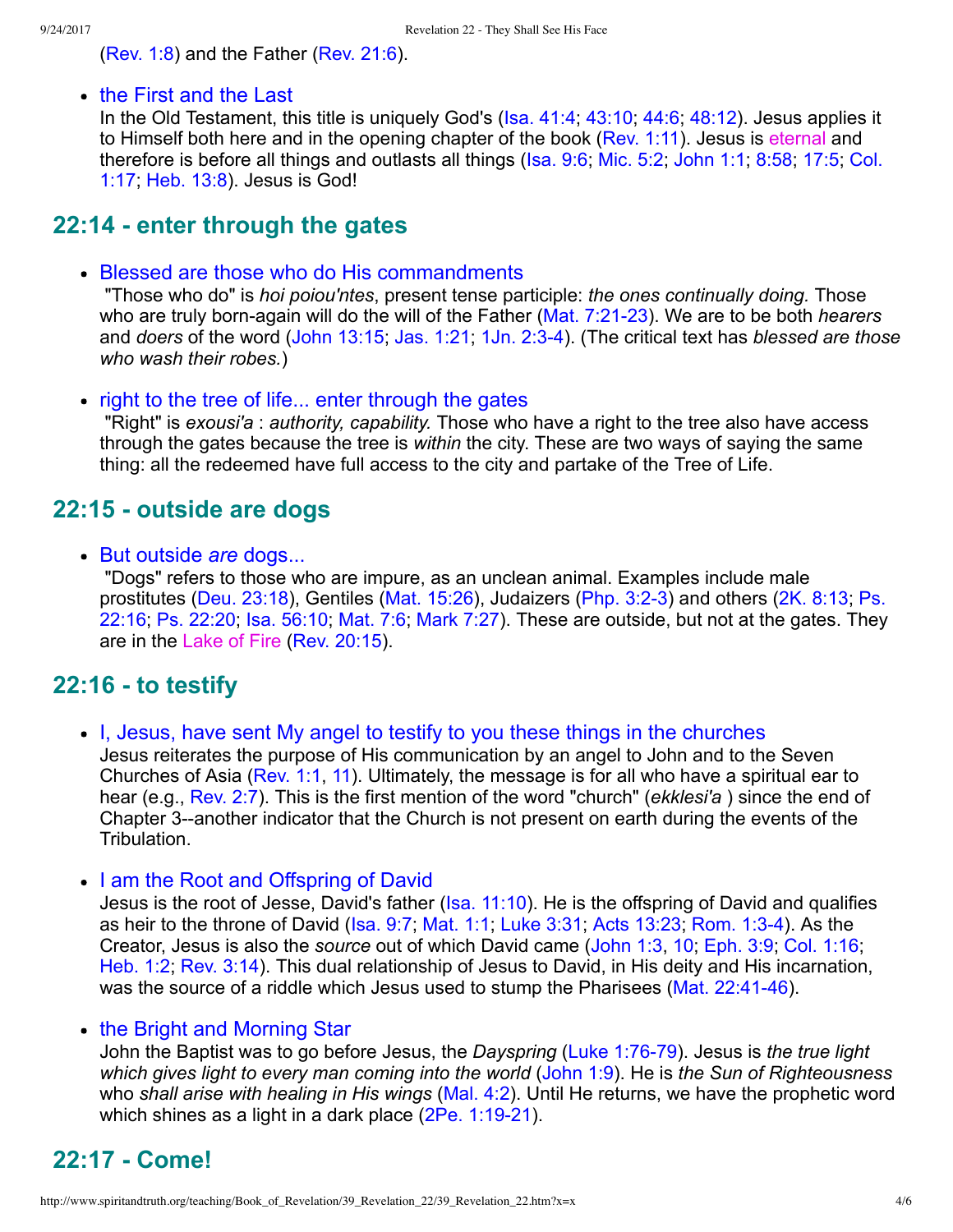• And the Spirit and the bride say, "Come!"

 "Say" is *le'gousin* , present tense : *they are saying.* It is an ongoing invitation. "Come" is *e'rchou* , second-person singular imperative command: *you [singular] come!* The invitation is to an individual. The *bride* is the Church [\(Rev. 19:7](http://www.spiritandtruth.org/bibles/nasb/b66c019.htm#Rev._C19V7)), who longs for the bridegroom in the age between His First and Second Coming. The *Spirit* refers either to the Holy Spirit Who intercedes through the Church (Rom. 8:26-27), or may refer to the passages predicting Christ's return which were given by the Holy Spirit through the prophets.

• And let him who hears say, "Come!"

This invitation is also to an individual. Those who have ears to hear and respond in faith will also invite the return of their newfound Lord.

• And let him who thirsts come.

 "Him who thirsts" is *ho dipso'n*, present tense participle : *the one presently thirsting.* The only requirement is thirst. Without thirst, the free water of life will not be attained (Ps. 42:1-2; Mat. 5:6; [Rev. 21:6\)](http://www.spiritandtruth.org/bibles/nasb/b66c021.htm#Rev._C21V6). Those who thirst in this present age partake of the water by being baptized by the Holy Spirit into the body of Christ (John 7:37-39; [1Cor. 12:13](http://www.spiritandtruth.org/bibles/nasb/b46c012.htm#1Cor._C12V13)).

Whoever desires, let him take the water of life freely.

As we discussed in our last session, the water of life is *free* because it is infinitely expensive and no man could possibly purchase it. Therefore, God purchased redemption and gives it to those who respond in faith ([Rev. 21:6](http://www.spiritandtruth.org/bibles/nasb/b66c021.htm#Rev._C21V6)).

# **22:18 adding words**

I testify to everyone who hears the words of the prophecy of this book The message is not conveyed in generalized ideas, but by the *very words* of the *written text*. This speaks of the verbal inspiration of the Scriptures, reflected in the appearance of the phrase "it is written" 61 times in the New Testament alone. There can be no Christianity without knowledge of God's written word!

• If anyone adds to these things

There are numerous prohibitions against modifying the words of God [\(Deu. 4:2;](http://www.spiritandtruth.org/bibles/nasb/b05c004.htm#Deu._C4V2) [12:32;](http://www.spiritandtruth.org/bibles/nasb/b05c012.htm#Deu._C12V32) [Pr. 30:6;](http://www.spiritandtruth.org/bibles/nasb/b20c030.htm#Pr._C30V6) [Jer. 26:2](http://www.spiritandtruth.org/bibles/nasb/b24c026.htm#Jer._C26V2)). Examples in our day of those who add to the words are numerous cults which append extra-Biblical writings to the text by elevating them on a par with inspired Scripture: Islam (*Qur'an*) ), Christian Science (*Key to the Scriptures*), Mormonism (*Book of Mormon*).

# **22:19 taking away words**

If anyone takes away from the words of the book of this prophecy

This warning explicitly concerns those who would tamper with the actual words of the text. Yet there are other ways in which the words of this prophecy can be seriously distorted to great detriment.

1) Faulty views of inspiration (only some words are God's).

2) Incorrect interpretation (moving the future into the past or dismissing prophetic predictions as figures teaching general spiritual truths).

God shall take away his part from the Book of Life

The *Textus Receptus* is the only Greek text which has "book." All other manuscripts have "tree." This is probably due to Erasmus having translated the last six verses from Latin into the Greek in such a way that incorporated an error in the Latin *Vulgate* where a scribe miscopied the correct word for tree (*ligno* ) by the word for book (*libro* ). Whether it is the *tree* of life or *book*